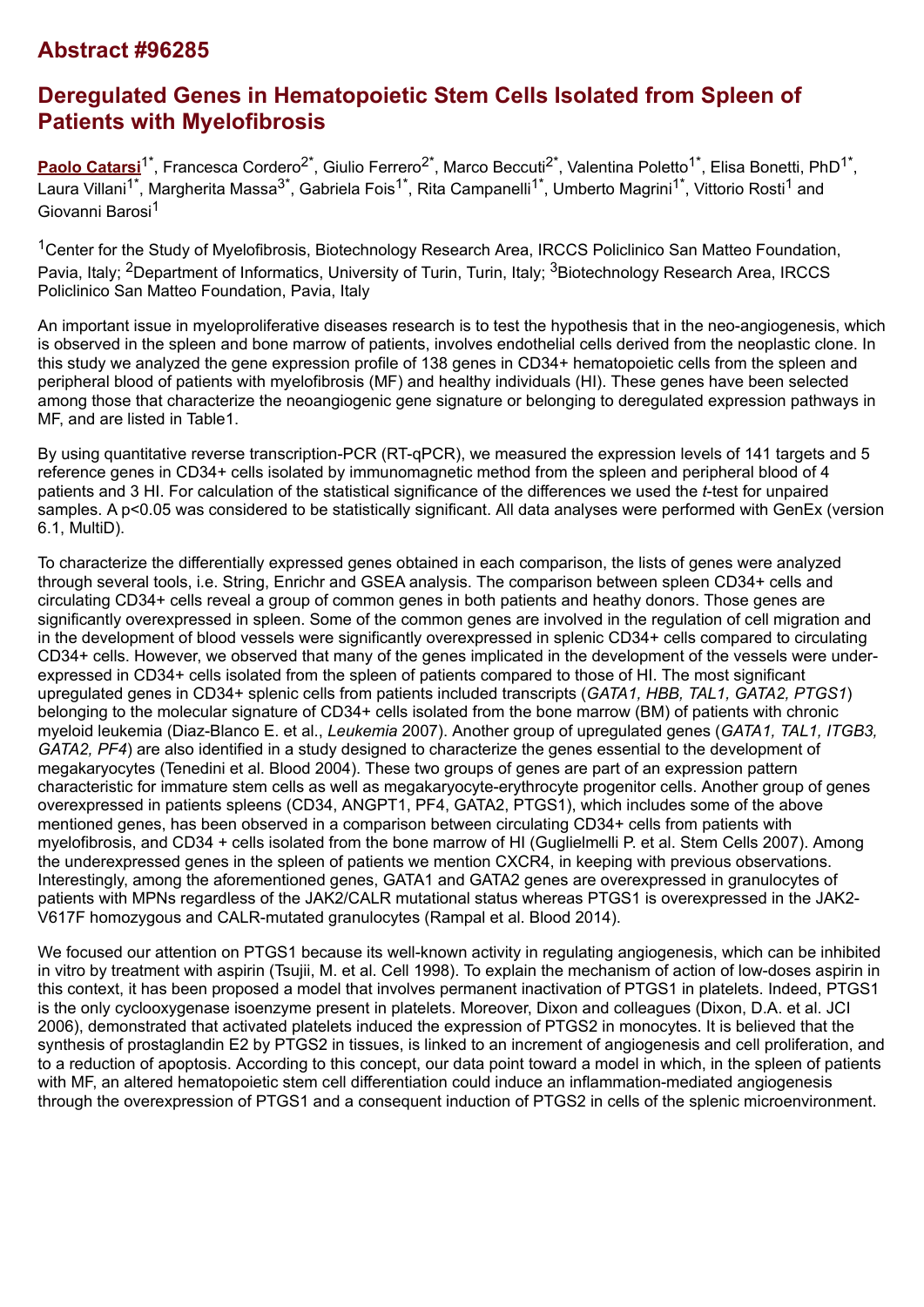| Gene symbol Refseq ID |              | Gene symbol Refseq ID |              | Gene symbol Refseq ID |                     | Gene symbol Refseq ID |              |
|-----------------------|--------------|-----------------------|--------------|-----------------------|---------------------|-----------------------|--------------|
| ACE                   | NM 000789    | EFNB2                 | NM 004093    | <b>IL6</b>            | NM 000600           | PROK2                 | NM 021935    |
| ACTA2                 | NM 001141945 | EGF                   | NM 001178130 | IL <sub>8</sub>       | NM 000584           | PROM1                 | NM 001145847 |
| AKT1                  | NM 005163    | EGFR                  | NM 005228    | <b>ITGAV</b>          | NM 001144999        | PTGS1                 | NM 000962    |
| ANG                   | NM 001097577 | ENG                   | NM 000118    | ITGB3                 | NM 000212           | RUNX1                 | NM 001001890 |
| ANGPT1                | NM 001146    | EPAS1                 | NM 001430    | JAG1                  | NM 000214           | S1PR1                 | NM 001400    |
| ANGPT2                | NM 001118887 | EPHA2                 | NM 004431    | JAK2                  | NM 004972           | SERPINE1              | NM 000602    |
| ANGPTL4               | NM 001039667 | EPHB4                 | NM 004444    | <b>KDR</b>            | NM 002253           | SERPINF1              | NM 002615    |
| <b>ANPEP</b>          | NM 001150    | ERBB2                 | NM 004448    | <b>KRAS</b>           | NM 004985           | SMAD2                 | NM 001003652 |
| ATXN1                 | NM 000332    | ESM1                  | NM 007036    | LAMC <sub>2</sub>     | NM 005562           | SMAD3                 | NM 001145102 |
| <b>B2M</b>            | NM 004048    | ETS1                  | NM 001143820 | LECT1                 | NM 001011705        | SPHK1                 | NM 001142601 |
| BAI1                  | NM 001702    | F3                    | NM 001993    | LEP                   | NM 000230           | SP <sub>11</sub>      | NM 001080547 |
| BMP2                  | NM 001200    | FGF1                  | NM 000800    | LMO <sub>2</sub>      | NM 001142315 SPINT2 |                       | NM 001166103 |
| BMP4                  | NM 001202    | FGF2                  | NM 002006    | LOX                   | NM 001178102        | TAL1                  | NM 003189    |
| CCL <sub>2</sub>      | NM 002982    | FGFR1                 | NM 023110    | LOXL1                 | NM 005576           | <b>TEK</b>            | NM 000459    |
| CD33                  | NM 001082618 | FGFR3                 | NM 0001402   | LOXL2                 | NM 002318           | TFPI                  | NM 006287    |
| CD34                  | NM 001025109 | FIGF                  | NM 004469    | LOXL3                 | NM 032603           | TFPI2                 | NM 006528    |
| CD38                  | NM 001775    | FLI1                  | NM 002017    | LOXL4                 | NM 032211           | <b>TGFA</b>           | NM 001099691 |
| CD44                  | NM 000610    | FLT1                  | NM 001159920 | <b>MDK</b>            | NM 001012333        | TGFB1                 | NM 000660    |
| CDH5                  | NM 001795    | FLT4                  | NM 002020    | MLL                   | NM 001197104        | TGFB2                 | NM 001135599 |
| <b>COL18A1</b>        | NM 030582    | FN <sub>1</sub>       | NM 002026    | MMP1                  | NM 001145938        | TGFBR1                | NM 004612    |
| COL4A3                | NM 000091    | FUT4                  | NM 002033    | MMP14                 | NM 004995           | TGM2                  | NM 004613    |
| CTGF                  | NM 001901    | GAPDH                 | NM 002046    | MMP2                  | NM 004530           | THBS1                 | NM 003246    |
| CTNNB1                | NM 001904    | GATA1                 | NM 002049    | MMP9                  | NM 004994           | THBS2                 | NM 003247    |
| CXCL1                 | NM 001511    | GATA2                 | NM 001145661 | <b>MYB</b>            | NM 001130172        | TIE1                  | NM 005424    |
| CXCL10                | NM 001565    | GATA3                 | NM 001002295 | <b>MYCN</b>           | NM 005378           | TIMP1                 | NM 003254    |
| CXCL12                | NM 001033886 | GLI1                  | NM 001160045 | NF1                   | NM 000267           | TIMP2                 | NM 003255    |
| CXCL12 3              | NM 001178134 | HBB                   | NM 000518    | NOS3                  | NM 000603           | TIMP3                 | NM 000362    |
| <b>CXCL5</b>          | NM 002994    | HGF                   | NM 000601    | NOTCH <sub>1</sub>    | NM 017617           | TNF                   | NM 000594    |
| <b>CXCL6</b>          | NM 002993    | HIF1A                 | NM 001243084 | NRP1                  | NM 001244972        | <b>TYMP</b>           | NM 001113755 |
| CXCL <sub>9</sub>     | NM 002416    | HOXB4                 | NM 024015    | NRP2                  | NM 003872           | <b>UBC</b>            | NM 021009    |
| CXCR4-1               | NM 003467    | HPRT1                 | NM 000194    | OSR1                  | NM 145260           | VEGFA                 | NM 001025366 |
| <b>CXCR4-2</b>        | NM 001008540 | HPSE                  | NM 001098540 | PECAM1                | NM 000442           | VEGFB                 | NM 001243733 |
| CXCR4-TOT             |              | ID1                   | NM 002165    | PF4                   | NM 002619           | VEGFC                 | NM 005429    |
| DES                   | NM 001927    | <b>IFNG</b>           | NM 000619    | PGF                   | NM 001207012        | <b>VWF</b>            | NM 000552    |
| EDN1                  | NM 001168319 | IGF1                  | NM 000618    | PLAU                  | NM 001145031        | WNT1                  | NM 005430    |
| EDN1                  | NM 001168319 | <b>IKAROS</b>         | NM 001220771 | PLAUR                 | NM 001005376        | <b>YWHAZ</b>          | NM 001135699 |
| EFNA1                 | NM 182685    | IL1B                  | NM 000576    | PLG                   | NM 000301           |                       |              |

**Title:** Deregulated Genes in Hematopoietic Stem Cells Isolated from Spleen of Patients with Myelofibrosis **Review Category Selection:** 635. 635. Myeloproliferative Syndromes: Basic Science **Preferred Presentation Format:** Oral **Submitter's E-mail Address:** v.rosti@smatteo.pv.it **Publish only on the Blood Abstracts site:** Yes **First submission to an ASH Annual Meeting:** No **Compliance with the Declaration of Helsinki for Studies Involving Human Subjects:** Agree **Is the first author/presenter of this abstract a hematologist in training?:** No **Interim Analysis of Clinical Trial:** No **Special Consideration:** No **Hematologist in training:** No **Keywords:** Angiogenesis, Gene Expression Profile, Myelofibrosis

#### **First Author**

*Presenter Corresponding* Paolo Catarsi IRCCS Policlinico San Matteo Foundation Center for the Study of Myelofibrosis, Biotechnology Research Area Pavia, Italy **Email:** p.catarsi@smatteo.pv.it

**I have relevant financial relationship(s) to disclose.** No Signed on 08/04/2016 by *Paolo Catarsi, BS*

**Second Author**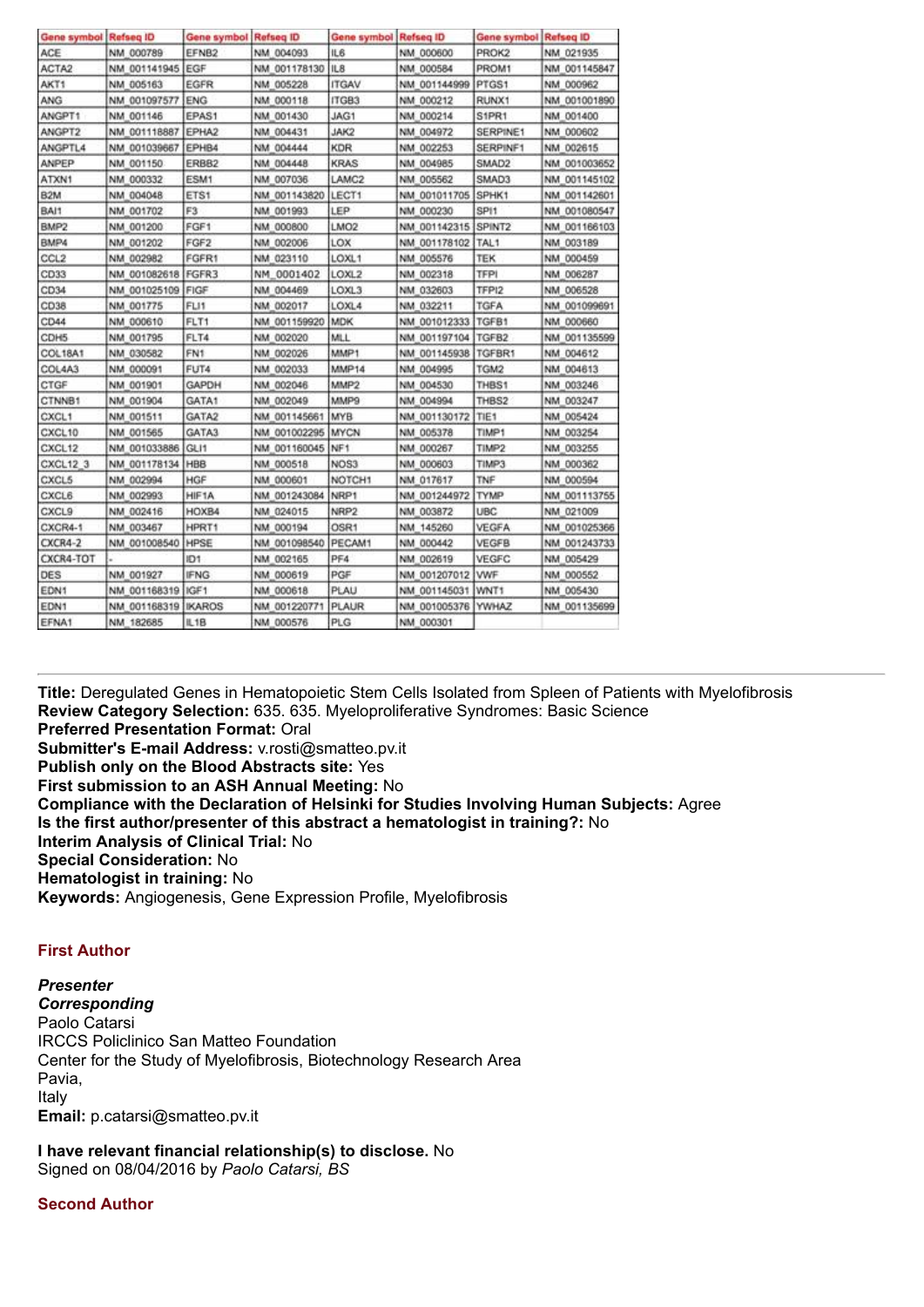Francesca Cordero University of Turin via Pessinetto, 12 Department of Informatics Turin, 10149 Italy **Email:** fcordero@di.unito.it

**I have relevant financial relationship(s) to disclose.** No Signed on 08/04/2016 by *Francesca Cordero*

#### **Third Author**

Giulio Ferrero University of Turin via Pessinetto 12 Department of Informatics Turin, 10149 Italy **Email:** giulio.ferrero@unito.it

**I have relevant financial relationship(s) to disclose.** No Signed on 08/04/2016 by *Giulio Ferrero*

## **Fourth Author**

Marco Beccuti University of Turin via Pessinetto 12 Department of Informatics Turin, 10149 Italy **Email:** beccuti@di.unito.it

**I have relevant financial relationship(s) to disclose.** No Signed on 08/04/2016 by *Marco Beccuti*

#### **Fifth Author**

Valentina Poletto IRCCS Policlinico San Matteo Foundation Center for the Study of Myelofibrosis, Biotechnology Research Area Pavia, Italy **Email:** v.poletto@smatteo.pv.it

**I have relevant financial relationship(s) to disclose.** No Signed on 08/04/2016 by *Valentina Poletto, PhD*

#### **Sixth Author**

Elisa Bonetti, PhD IRCCS Policlinico San Matteo Foundation Center for the Study of Myelofibrosis, Biotechnology Research Area Pavia, Italy **Email:** e.bonetti@smatteo.pv.it

**I have relevant financial relationship(s) to disclose.** No Signed on 08/04/2016 by *Elisa Bonetti, PhD*

## **Seventh Author**

Laura Villani IRCCS Policlinico San Matteo Foundation viale Golgi 19 Center for the Study of Myelofibrosis, Biotechnology Research Area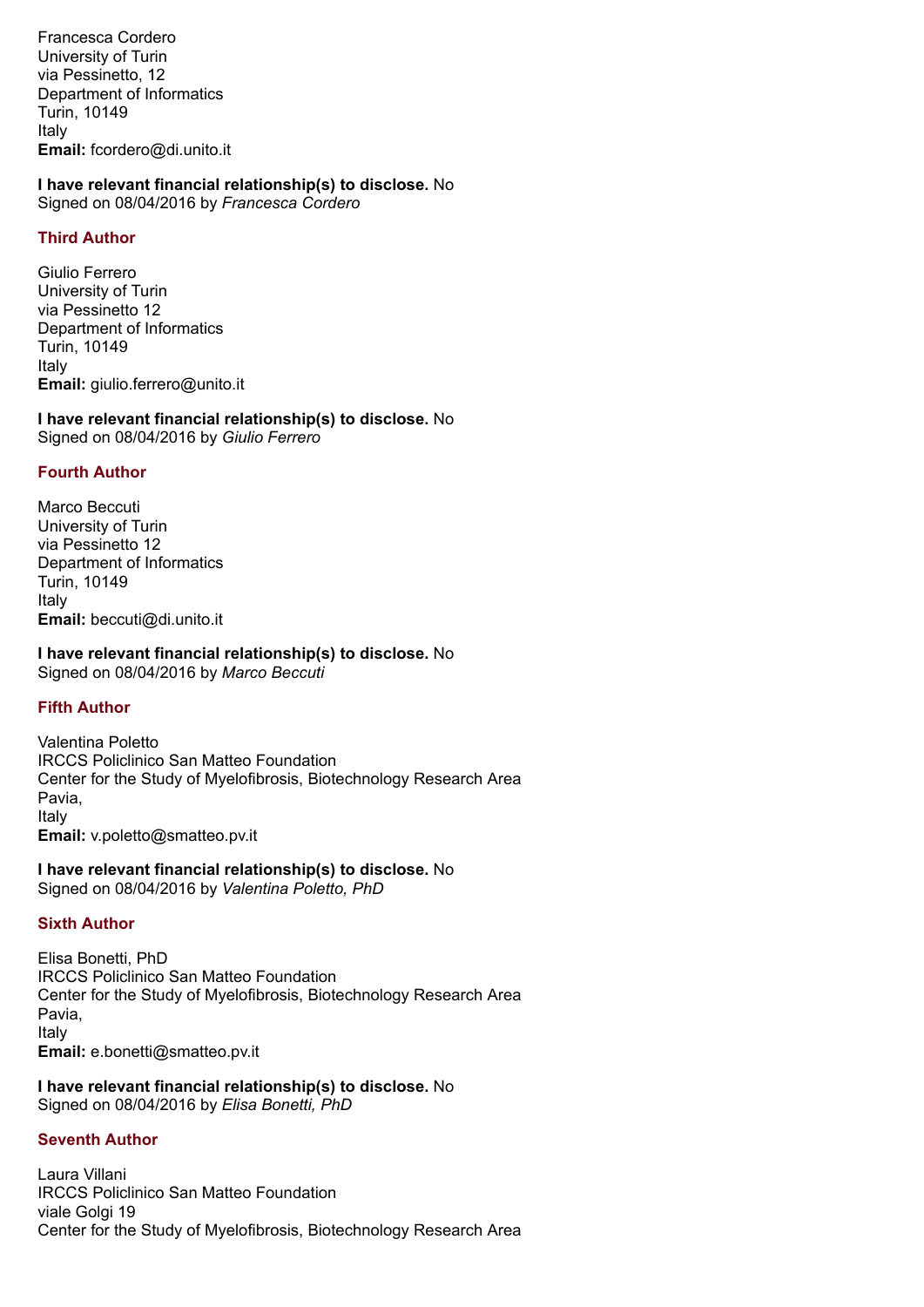Pavia, 27100 Italy **Phone Number:** 39(038)2503637 **Email:** l.villani@smatteo.pv.it

## **I have relevant financial relationship(s) to disclose.** No

Signed on 08/04/2016 by *Laura Villani, BS,*

## **Eighth Author**

Margherita Massa IRCCS Policlinico San Matteo Foundation Biotechnology Research Area Pavia, Italy **Email:** m.massa@smatteo.pv.it

**I have relevant financial relationship(s) to disclose.** No Signed on 08/04/2016 by *Margherita Massa, PhD*

## **Ninth Author**

Gabriela Fois IRCCS Policlinico San Matteo Foundation Center for the Study of Myelofibrosis, Biotechnology Research Area Pavia, Italy **Email:** g.fois@smatteo.pv.it

**I have relevant financial relationship(s) to disclose.** No Signed on 08/04/2016 by *Gabriela Fois, BS*

### **Tenth Author**

Rita Campanelli IRCCS Policlinico San Matteo Foundation Center for the Study of Myelofibrosis, Biotechnology Research Area Pavia, Italy **Email:** r.campanelli@smatteo.pv.it

**I have relevant financial relationship(s) to disclose.** No Signed on 08/04/2016 by *Rita Campanelli, PhD*

#### **Eleventh Author**

Umberto Magrini IRCCS Policlinico San Matteo Foundation Center for the Study of Myelofibrosis, Biotechnology Research Area Pavia, Italy **Email:** umberto.magrini@gmail.com -- Will not be published

#### **I have relevant financial relationship(s) to disclose.** No Signed on 08/04/2016 by *Umberto Magrini*

#### **Twelfth Author**

Vittorio Rosti IRCCS Policlinico San Matteo Foundation Center for the Study of Myelofibrosis, Biotechnology Research Area Pavia, Italy **Email:** v.rosti@smatteo.pv.it

**I have relevant financial relationship(s) to disclose.** No Signed on 08/04/2016 by *Vittorio Rosti, MD*